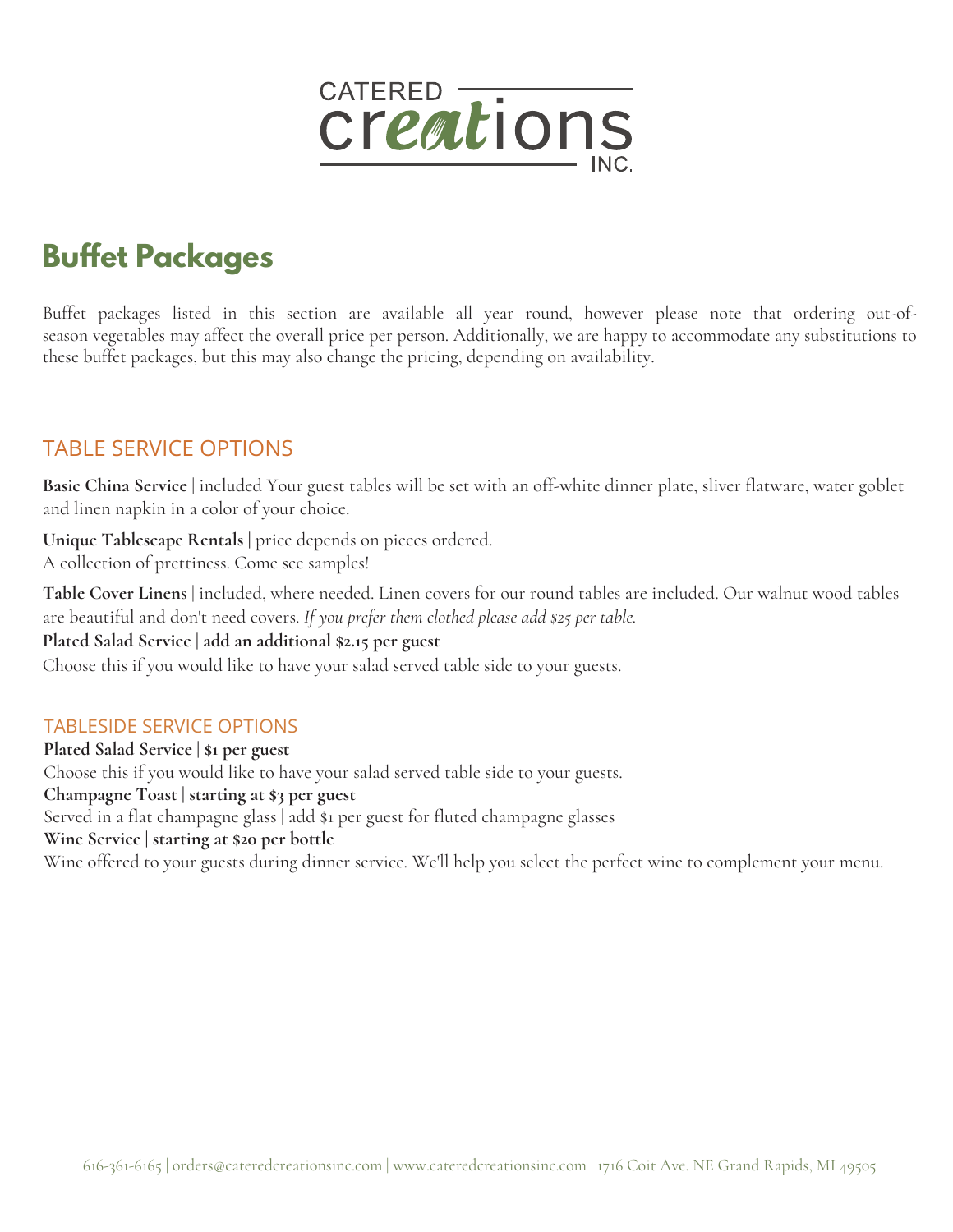

# CLASSIC DINNER BUFFET

## **Appetizers**

**Luscious Punch Fresh Vegetable Tray with Dill Dip Cheese and Cracker Display Trio of Dips with Chips (chef's choice)**

### **Dinner**

**Prime Rib of Beef** Served with au-jus and horseradish cream sauce

**Lemon Herb Breast of Chicken** Boneless breast of chicken in a lemon herb marinade and oven roasted or grilled onsite

**Fresh Mixed Vegetables** Seasoned and steamed broccoli, carrots, cauliflower and peppers

**Red Skin Potatoes** Sprinkled with kosher salt, cracked black pepper and garlic

**Garden Salad** With two different house-made dressings

**Carved Melon Basket** Filled with fresh fruit salad

**Dinner Rolls** Served with butter

**Freshly Roasted Coffee | Grand Rapids Coffee Roasters** Served with cream and sugar

# **Dessert Suggestion**

**Yellow Cake with Chocolate Frosting | Add \$2.15 per person**

# VEGETARIAN BUFFET

## **Appetizers**

**Mini Portabellas** Stuffed with goat cheese and quinoa

**Stuffed Cherry Tomatoes** Served with chevre

**Baked Ravioli** Served with a tomato basil pesto sauce and house made ranch

**Soup Shooter** Choose from lentil or curry carrot soup. Served with mini cheese crostinis.

#### **Dinner**

**Polenta or Gnocchi Rounds** Served with a vegetable ragu

**Zucchini and Summer Squash Bake** With feta and parmesan cheeses

**Vegetarian Lasagna or Pumpkin Tortellini** Your choice of marinara, spinach, and four cheese lasagna or cheese tortellini with a pumpkin bechamel sauce

**Greek Salad** Greens with tomatoes, cucumbers, red onions, black olives, feta cheese and greek dressing

**Tabbouleh** Tomatoes, parsley, mint, onion, bulgur or couscous and seasoned with olive oil and lemon

**Fresh Roasted Coffee | Grand Rapids Coffee Roasters** Served with cream and sugar

# **Dessert Suggestion**

#### **Tiramisu Cupcakes | Additional \$2.15 each**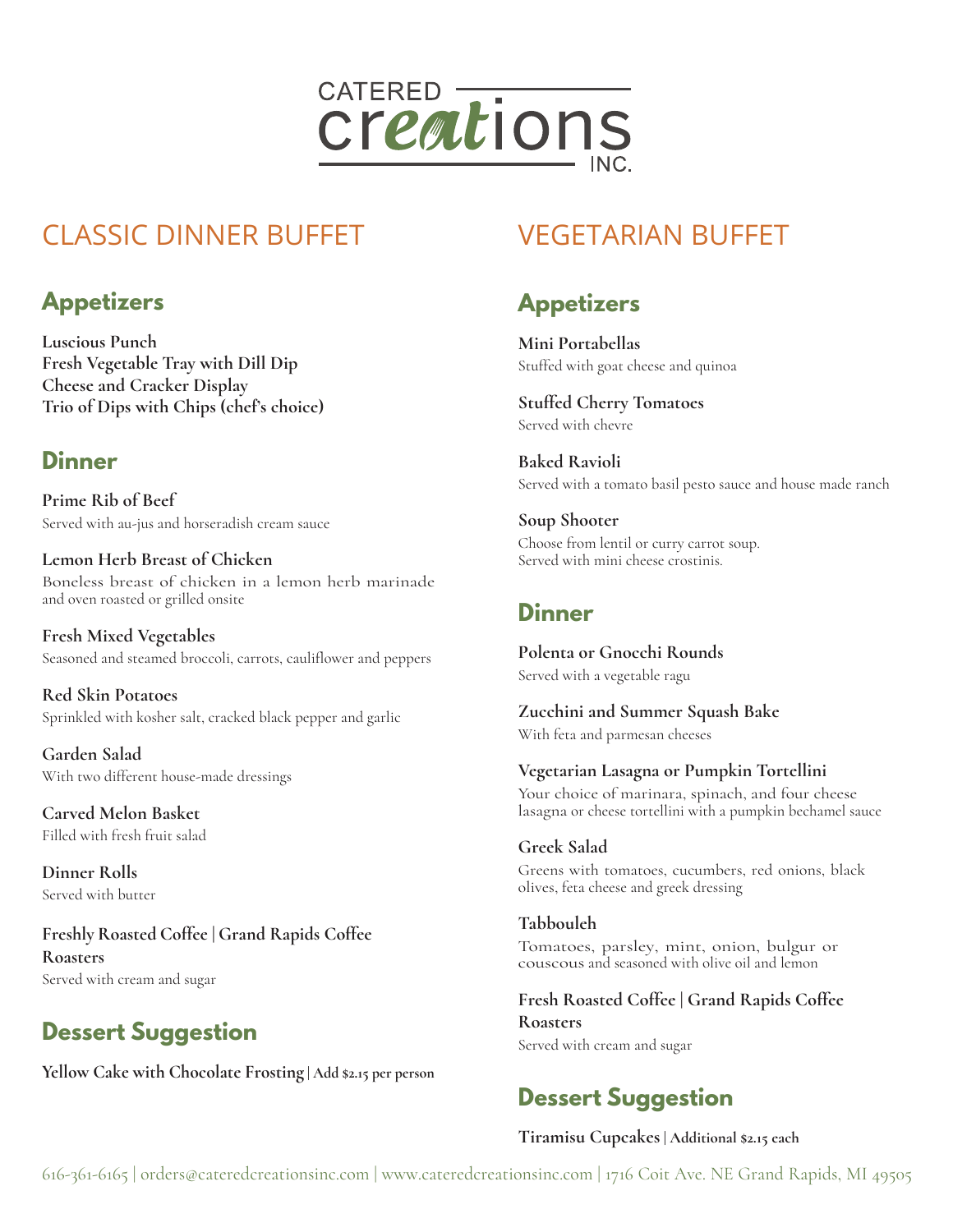

# SPRING BUFFET

### **Appetizers**

**Strawberry Lemonade Fresh Vegetable Tray with Dill dip Dips with Crackers and Chips | chef's choice Deviled Eggs**

### **Dinner**

**Zesty Lemon Chicken** Grilled boneless chicken breast marinated in a zesty lemon sauce. Served with apple relish made of chopped green apples, celery, onion, cucumber in a light vinaigrette

**Pecan Cranberry Rice** White rice steamed with cranberries and pecans

**Spring Vegetable Manicotti** Roasted spring vegetables rolled in sheet pasta and covered in an herb béchamel sauce

**Riviera Blend Veggies** A blend of green and yellow beans with carrots

**CC Signature Salad** Spring mix with goat cheese, mandarin oranges, pecans, red onion and balsamic vinaigrette

**Crusty Bread** Served with butter

**Freshly Roasted Coffee | Grand Rapids Coffee Roasters** Served with cream and sugar

# **Dessert Suggestion**

**Classic Carrot Cake | \$4.50 per person**

# SUMMER BUFFET

## **Appetizers**

**Pink Lemonade Caprese Skewers Zucchini Bruschetta**

### **Dinner**

**Smoked Pork Tenderloin** With grilled pineapple chutney

**Marinated Grilled Chicken** Served with apple relish made of chopped green apples, celery, onion, cucumber in a light vinaigrette

**Ancient Grain Blend** Ancient grains, rice and herbs

**Riviera Blend Veggies** A blend of green and yellow beans with carrots

**Tomato and Cucumber Salad** Marinated fresh tomatoes and cucumbers

**Cold Tortellini Salad** Tossed with fresh vegetables, Italian herbs and house-made vinaigrette

## **Dessert Suggestion**

**Strawberry Shortcake | Additional \$3.50 per person** With whipped cream

**Vanilla Ice Cream | Additional \$1.60 per person**